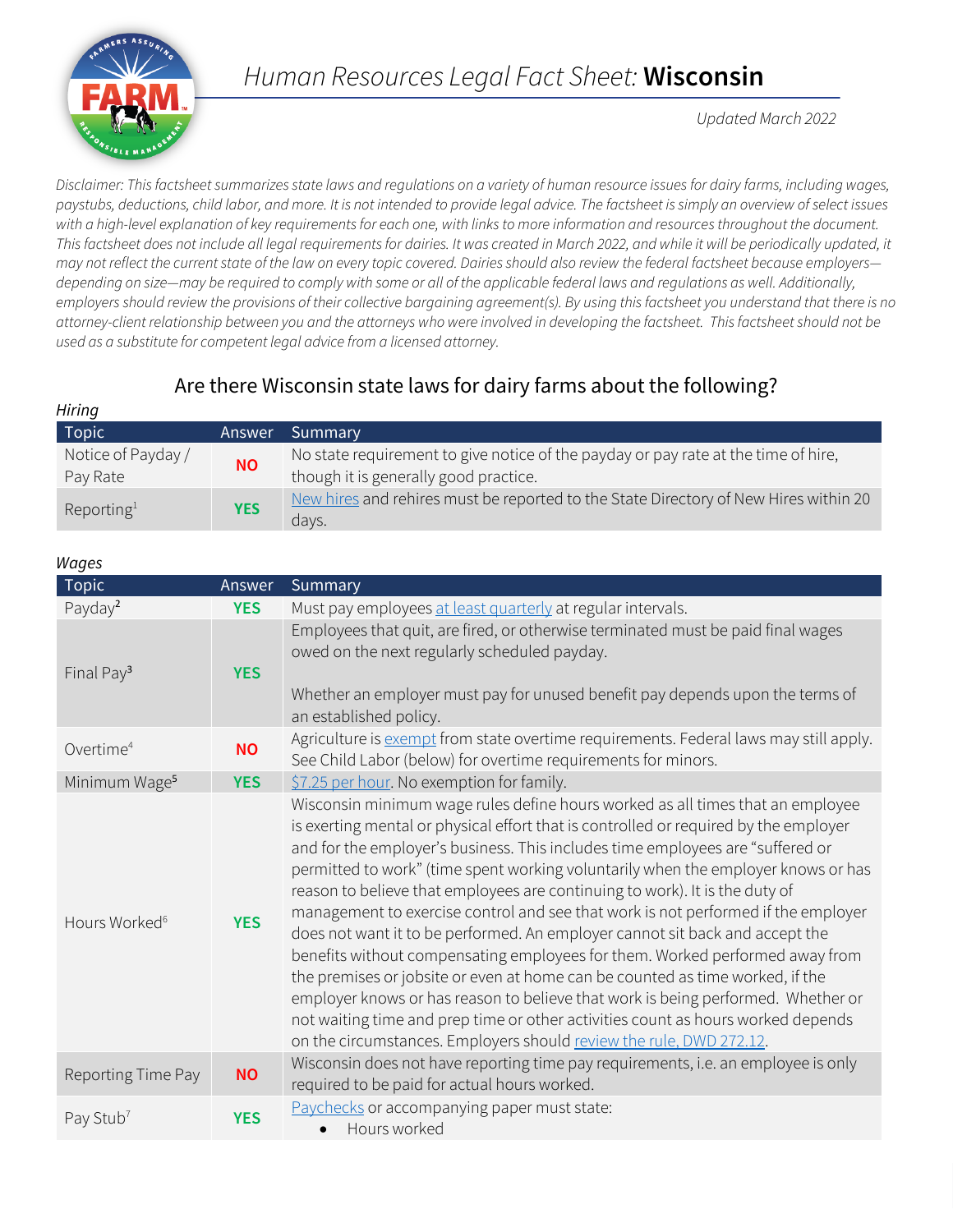

|                                       |            | Rate of pay<br>$\bullet$<br>Amount and reason for each deduction (deductions authorized by request<br>$\bullet$<br>of the individual employee for reasons personal to the employee may be<br>labeled as "miscellaneous")<br>Electronic pay statements are permitted if employees have computer access and the<br>ability to print statements without charge each pay period. Otherwise, paper stubs<br>must be provided.                                                                                                                                                                                                                                                                                                                                                                                                                                                                                                                                                                                                                                                                                                                                                                                               |
|---------------------------------------|------------|------------------------------------------------------------------------------------------------------------------------------------------------------------------------------------------------------------------------------------------------------------------------------------------------------------------------------------------------------------------------------------------------------------------------------------------------------------------------------------------------------------------------------------------------------------------------------------------------------------------------------------------------------------------------------------------------------------------------------------------------------------------------------------------------------------------------------------------------------------------------------------------------------------------------------------------------------------------------------------------------------------------------------------------------------------------------------------------------------------------------------------------------------------------------------------------------------------------------|
| Taxes and<br>Withholding <sup>8</sup> | <b>YES</b> | Dairy farms do not need to withhold Wisconsin income taxes. However, you must<br>still give your employees a federal Form W-2, 1099-MISC or 1099-R.<br>You must pay Wisconsin Unemployment Insurance taxes if:<br>You paid cash wages to farm workers of \$20,000 or more in a quarter in the<br>$\bullet$<br>current or prior calendar year; OR,<br>You employed ten or more farm workers for some part of a day in 20 or more<br>$\bullet$<br>weeks of the current or prior calendar year.<br>Certain family employment is excluded from coverage requirements (a parent<br>employed by their son/daughter, a person employed by their spouse, or a child<br>under 18 employed by a parent).<br>Unemployment taxes are paid by the employer; they are not taken out of employee<br>pay. You can credit the amount you pay to Wisconsin in calculating how much you<br>owe for federal unemployment taxes. There are special rules for seasonal<br>employees.                                                                                                                                                                                                                                                         |
| Deductions <sup>9</sup>               | <b>YES</b> | Deductions required by law or court order (for ex. tax withholdings) do not require<br>written authorization from the employee. However, other deductions must be both<br>(1) allowed by law; and (2) agreed to in writing.<br>Employers can only make wage deductions for loss, theft, damage, or faulty<br>workmanship if:<br>The employee agrees to it after the problem occurs and before the<br>deduction is made, in writing;<br>a representative chosen by the employee determines the employee was at<br>$\bullet$<br>fault and agrees to the deduction;<br>or, the employee is found guilty or held liable in court.<br>$\bullet$<br>Employers cannot require an employee or applicant to pay for the cost of a medical<br>examination that is required as a condition of employment.<br>Meals and lodging can be taken as allowances against an employee's wages<br>(counting toward the minimum wage), but there are limits to how much you can<br>charge: For lodging, \$58 per week or \$8.30 per day. For meals, \$87 per week or \$4.15<br>per meal. Employees must voluntarily agree to accept some of their wages as<br>meals/lodging (i.e. it cannot be a requirement of employment). Room and board |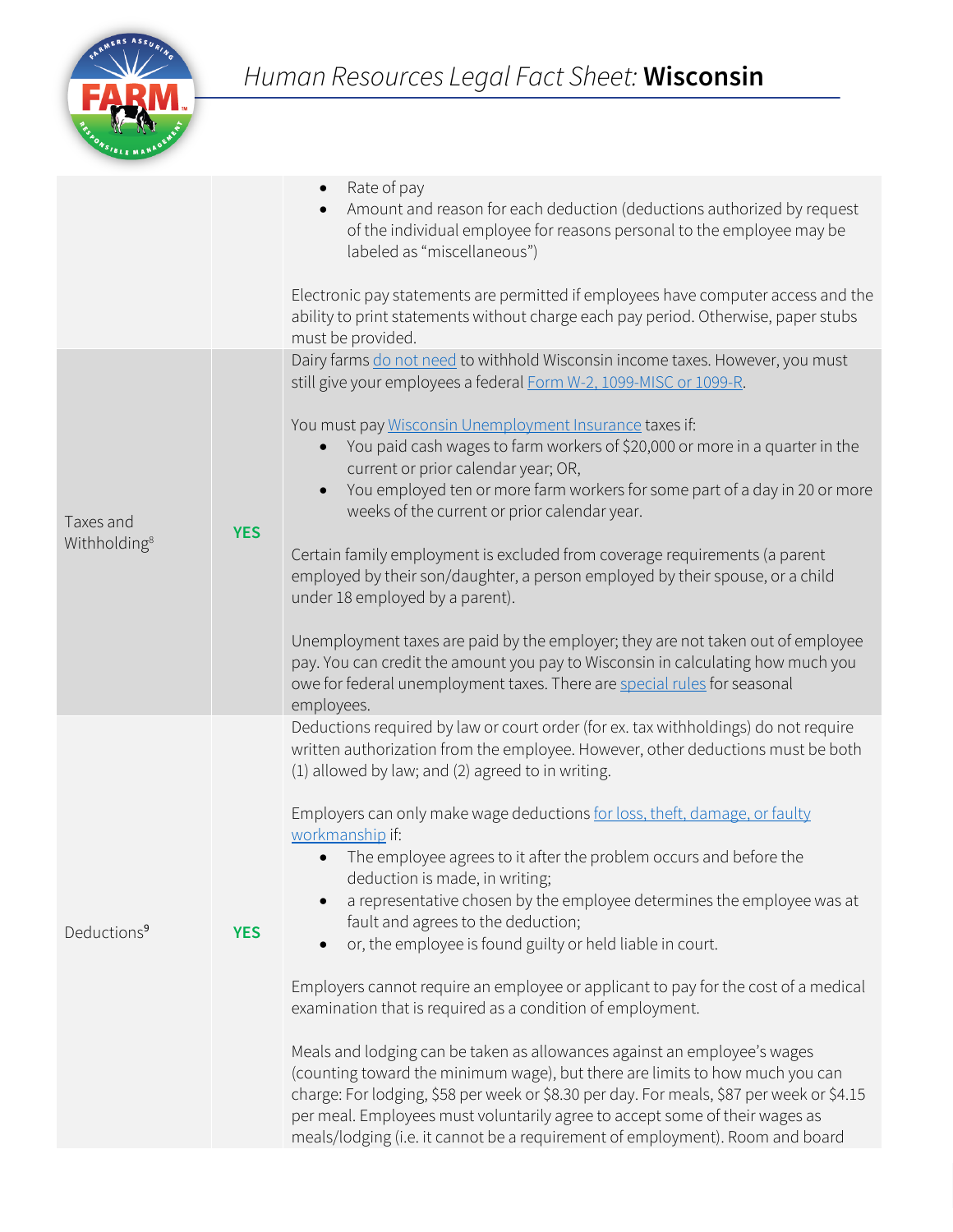

|                       |            | cannot be deducted from a seasonal, non-resident employee that would result in<br>him/her receiving less than the minimum wage.                                                                                                                                                                                                                                                                                                                                                       |
|-----------------------|------------|---------------------------------------------------------------------------------------------------------------------------------------------------------------------------------------------------------------------------------------------------------------------------------------------------------------------------------------------------------------------------------------------------------------------------------------------------------------------------------------|
|                       |            | There are additional federal rules around deductions. Refer to the federal factsheet.                                                                                                                                                                                                                                                                                                                                                                                                 |
| Bonuses <sup>10</sup> | <b>YES</b> | Bonuses agreed upon between the employer and the employee or provided under<br>an established policy are included in the definition of wages under Wisconsin wage<br>law. Nondiscretionary bonuses are therefore considered part of wages and<br>protected under state wage laws. But discretionary bonuses may not constitute<br>wages.<br>Employers should follow any written policy they have about paying bonuses as a<br>best practice.                                          |
|                       |            | A nondiscretionary bonus is one where the amount and criteria for getting the bonus<br>are announced in advance. For example, performance goals (like meeting somatic<br>cell count goals) that workers know about in advance. Discretionary bonuses are<br>ones that are not announced in advance, not expected by the employee, and not an<br>incentive for the employee. For example, when the farm reaches a certain financial<br>goal and decides to give all employees a bonus. |

| Recordkeeping                            |            |                                                                                                                                                                                                                                                                                                                                                                                                                                                                                                                                                                                                                                                                                                                                                                                                                    |
|------------------------------------------|------------|--------------------------------------------------------------------------------------------------------------------------------------------------------------------------------------------------------------------------------------------------------------------------------------------------------------------------------------------------------------------------------------------------------------------------------------------------------------------------------------------------------------------------------------------------------------------------------------------------------------------------------------------------------------------------------------------------------------------------------------------------------------------------------------------------------------------|
| <b>Topic</b>                             | Answer     | Summary                                                                                                                                                                                                                                                                                                                                                                                                                                                                                                                                                                                                                                                                                                                                                                                                            |
| Payroll <sup>11</sup>                    | <b>YES</b> | Keep the following time and payroll records for at least 3 years for each employee:<br>Name and address<br>Date of birth<br>$\bullet$<br>Dates employment began and ended<br>Daily start and end time<br>Meal period start and end times if the meal period are required or deducted<br>from work time<br>Total hours worked daily and weekly<br>Rate of pay for each payroll period<br>Wages paid each payroll period<br>Amount and reason for each deduction<br>Output of employee, if paid on other than a time basis.<br>The records or a duplicate copy must be kept safe and accessible at the workplace<br>or a central office in Wisconsin. The records must be available for inspection by an<br>authorized deputy of the Department of Workforce Development during the farm's<br>normal business hours. |
| Personnel File -<br>Access <sup>12</sup> | <b>YES</b> | A past or present employee has the right to view and copy their personnel<br>documents at least two times each calendar year. Upon request, the employer then<br>has seven (7) working days to provide the employee with an opportunity to inspect<br>the documents.<br>"Personnel documents" can mean any documents which are used, or which have<br>been used, to determine qualifications for employment, promotion, transfer,                                                                                                                                                                                                                                                                                                                                                                                  |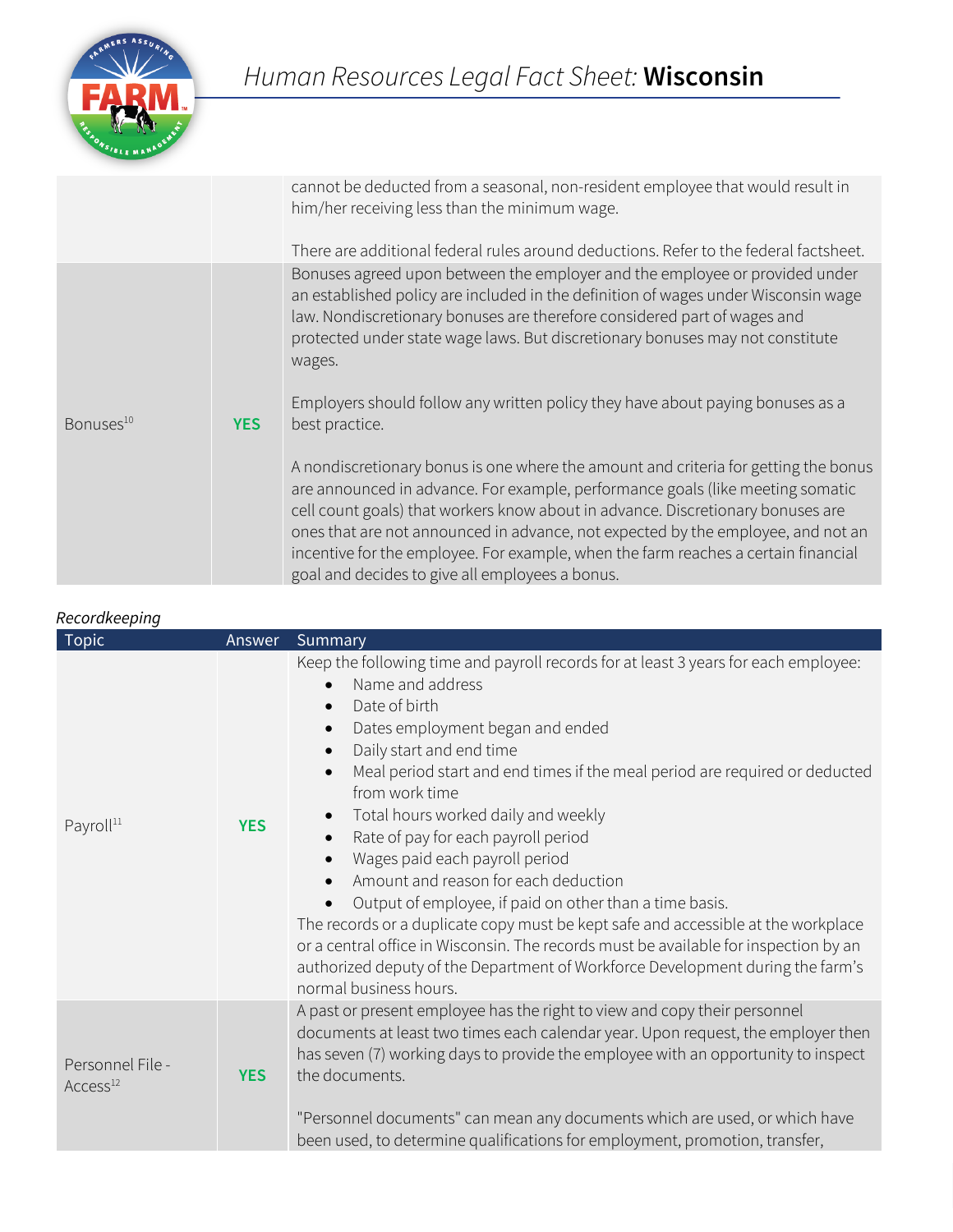

|                                         |            | additional compensation, termination or other disciplinary action, and medical<br>records. Some documents are excluded under this requirement.                                                                                                                                                                                                                                                                                                                                                                                                                                                                                                                                                                                                              |
|-----------------------------------------|------------|-------------------------------------------------------------------------------------------------------------------------------------------------------------------------------------------------------------------------------------------------------------------------------------------------------------------------------------------------------------------------------------------------------------------------------------------------------------------------------------------------------------------------------------------------------------------------------------------------------------------------------------------------------------------------------------------------------------------------------------------------------------|
|                                         |            | Employers covered under Wisconsin's Unemployment Insurance law are required<br>to report quarterly wage information for each employee.                                                                                                                                                                                                                                                                                                                                                                                                                                                                                                                                                                                                                      |
| Unemployment<br>Insurance <sup>13</sup> | <b>YES</b> | All employers in the state must maintain work records to include:<br>The full name, address and social security number of each individual who<br>performs services for the employing unit;<br>The dates on which each individual performed services;<br>$\bullet$<br>The weekly wages earned by each individual who performed services; and<br>The dates on which the wages were paid to each individual.<br>Preserve the work records and any other records which may show payments for<br>services for 6 years from the date on which each individual last worked for you. The<br>Department of Workforce Development may, at any reasonable time, inspect the<br>work records and any other records which may show records for payments for<br>services. |
|                                         |            | Any employer with 3 or more employees and also any employer subject to workers'<br>compensation coverage requirements must keep records of all work-related<br>accidents causing death or disability.                                                                                                                                                                                                                                                                                                                                                                                                                                                                                                                                                       |
| Workers'<br>Compensation <sup>14</sup>  | <b>YES</b> | The record must include: name, address, age, and wages of the deceased or injured<br>employee, the time and causes of the accident, and the nature and extent of the<br>injury and any other information the department of labor may require by rule or<br>order.                                                                                                                                                                                                                                                                                                                                                                                                                                                                                           |
|                                         |            | In connection with an injury or death, the Division of Hearings and Appeals has the<br>right to inspect time books or payroll records of the employer.                                                                                                                                                                                                                                                                                                                                                                                                                                                                                                                                                                                                      |
| <b>OSHA</b>                             | <b>YES</b> | See federal OSHA recordkeeping requirements on the federal factsheet.                                                                                                                                                                                                                                                                                                                                                                                                                                                                                                                                                                                                                                                                                       |
| Federal                                 | <b>YES</b> | There are numerous federal rules about recordkeeping. Employers should review<br>the federal factsheet.                                                                                                                                                                                                                                                                                                                                                                                                                                                                                                                                                                                                                                                     |

# *Working Conditions*

| <b>Topic</b>                          | Answer            | Summary                                                                                                                                                                                                                                                                                                                                                                                                       |
|---------------------------------------|-------------------|---------------------------------------------------------------------------------------------------------------------------------------------------------------------------------------------------------------------------------------------------------------------------------------------------------------------------------------------------------------------------------------------------------------|
| Bathrooms <sup>15</sup>               | <b>YES</b>        | Dairy farms must have one or more sanitary toilets that are conveniently accessible<br>by workers in milking operations. A conveniently accessible toilet may include a<br>toilet in a farm residence or other farm building. Toilets must be in clean and<br>sanitary condition. Every toilet room shall be enclosed and separated from other<br>areas of the building in a manner that will ensure privacy. |
| Working Hours <sup>16</sup>           | <b>NO</b>         | No max hour requirements for adults. See Child Labor (below) for maximum hours<br>for minors. Although state statute does provide that no worker be employed or be<br>permitted to work for periods of time that would be dangerous or prejudicial to the<br>life, health, safety or welfare of such person.                                                                                                  |
| Rest and Meal<br>Breaks <sup>17</sup> | YES/<br><b>NO</b> | Not required for adults. See Child Labor (below) for requirements for minors.<br>However, the Department of Workforce Development recommends that employers                                                                                                                                                                                                                                                   |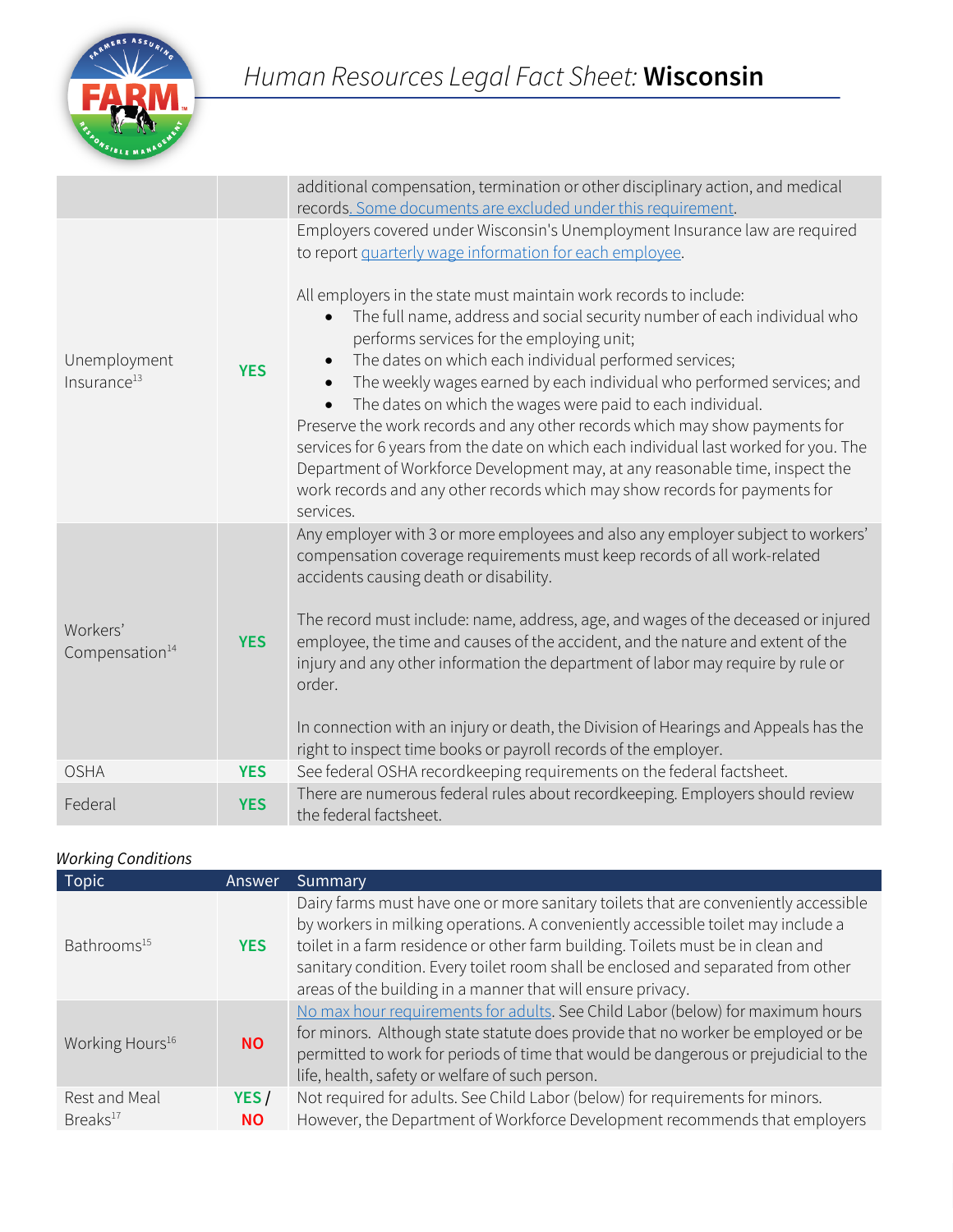

|                                                |                   | give brief rest periods, coffee breaks, or meal periods to adult employees, even<br>though it is not required.                                                                                                                                                                                                                                                                                                                                                                                                                                       |
|------------------------------------------------|-------------------|------------------------------------------------------------------------------------------------------------------------------------------------------------------------------------------------------------------------------------------------------------------------------------------------------------------------------------------------------------------------------------------------------------------------------------------------------------------------------------------------------------------------------------------------------|
|                                                |                   | Employers must pay employees for meal breaks less than 30 minutes long and/or if<br>the employee is not allowed to leave the premises during the break. Employers that<br>choose to provide rest and meal breaks must follow the applicable federal rules.<br>Refer to federal fact sheet.                                                                                                                                                                                                                                                           |
| Labor Relations <sup>18</sup>                  | <b>YES</b>        | The Wisconsin Employment Peace Act protects the right of farmworkers to form,<br>join, or work with labor organizations, or to choose to refrain from doing so. The law<br>puts in certain restrictions on striking on dairy farms (for ex., must give 10 days<br>notice).                                                                                                                                                                                                                                                                           |
| Whistleblower<br>Protection                    | YES/<br><b>NO</b> | Wisconsin law does not provide a general protection for private sector employees in<br>whistleblower cases. However, topic-specific laws (like wage discrimination, wage<br>laws, etc.) may protect employees that report unlawful practices. And specific<br>employee disclosures (for example, OSHA-related violations) are protected from<br>retaliation.                                                                                                                                                                                         |
| Paid Vacation or<br>Sick Leave <sup>19</sup>   | <b>NO</b>         | Not required to provide vacation or sick leave benefits, either paid or unpaid. But if<br>an employer chooses to do so, it must comply with the terms of its leave policy or<br>employment contract. (See Family and Medical Leave below)                                                                                                                                                                                                                                                                                                            |
| <b>Breaks for Nursing</b><br>Mothers           | <b>NO</b>         | No state law on accommodating nursing employees in the workplace, but federal<br>rules may apply. Refer to the federal factsheet.                                                                                                                                                                                                                                                                                                                                                                                                                    |
| Pregnancy<br>Accommodations <sup>20</sup>      | <b>YES</b>        | In general, employers are required to treat pregnancy, childbirth, maternity leave<br>and related medical conditions the same as they would treat any other temporary<br>disability for all employment and benefits purposes.<br>Pregnancy leave is covered under Family and Medical Leave below.                                                                                                                                                                                                                                                    |
|                                                |                   | Wisconsin's Family and Medical leave provides unpaid leave for an employee's<br>serious health condition, the serious health condition of a parent, child, domestic<br>partner or spouse, or for the birth or adoption of a child. A covered employer has at<br>least 50 permanent employees during at least 6 of the last 12 months. Covered<br>employees have worked for the employer for at least 52 consecutive weeks and for<br>at least 1000 hours in the preceding 52-week period.                                                            |
| Paid Family and<br>Medical Leave <sup>21</sup> | <b>YES</b>        | An employer must permit the employee to take up to 2 weeks of leave for their own<br>serious health condition in a calendar year, up to 2 weeks for the serious health<br>condition of a parent, child, domestic partner or spouse, and up to 6 weeks for the<br>birth or adoption of a child. This leave may be taken as needed in blocks or<br>intermittently as needed by the employee. Furthermore, a covered employer must<br>allow employees to take up to six weeks of leave in a 12-month period to serve as<br>bone marrow or organ donors. |
|                                                |                   | Information about how this law interacts with federal law can be found online.<br>Employers must allow employees to take unpaid leave to serve as jurors. Employers                                                                                                                                                                                                                                                                                                                                                                                  |
| Jury Duty Leave <sup>25</sup>                  | <b>YES</b>        | cannot take any disciplinary action against employees because they take jury duty<br>leave.                                                                                                                                                                                                                                                                                                                                                                                                                                                          |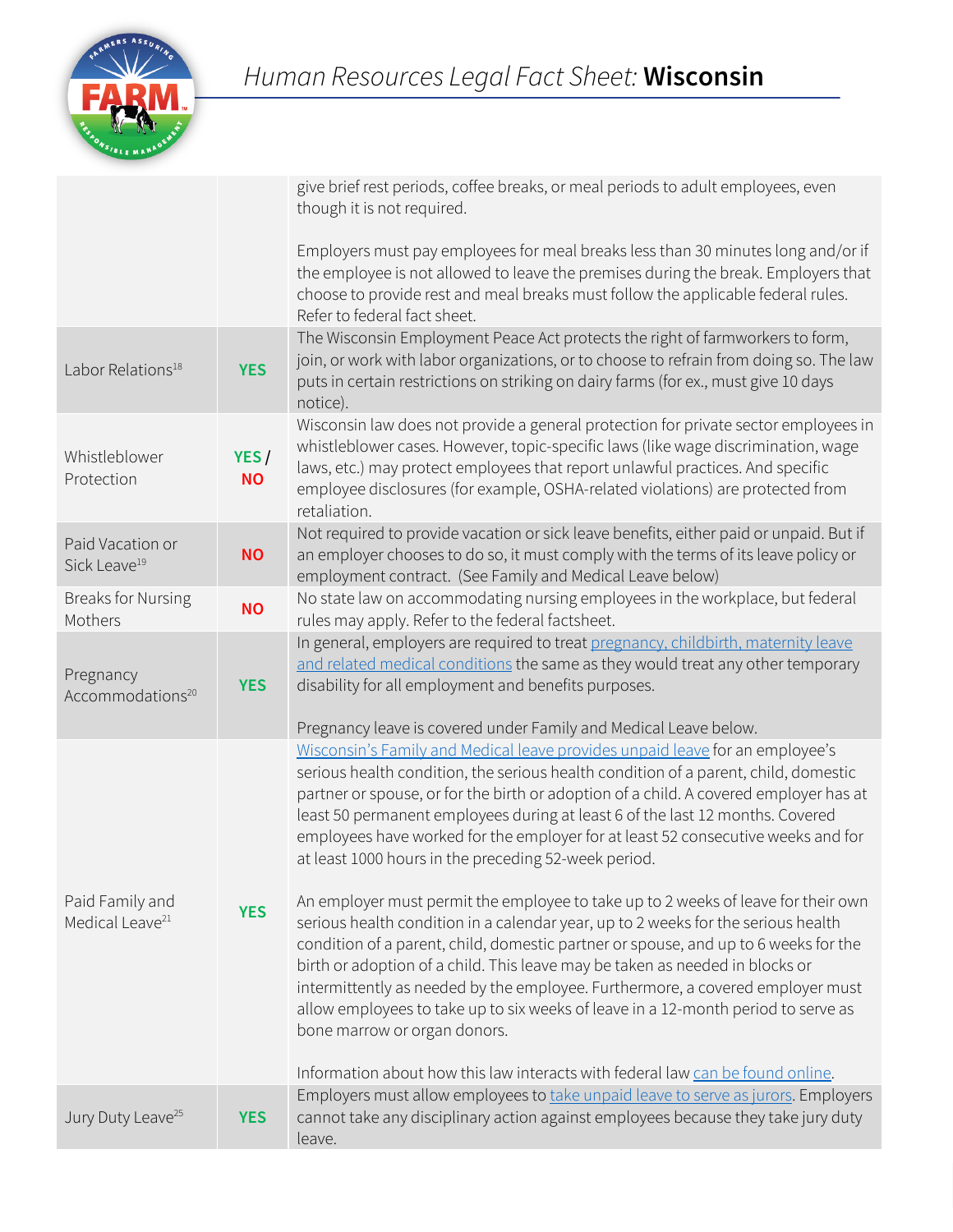

| Crime Victim and<br>Witness Leave <sup>22</sup> | <b>YES</b> | Employers must allow employees to take leave to appear as witnesses in court<br>proceedings. Employers must compensate employees who are subpoenaed to<br>testify about a crime that was committed against the employer or involves the<br>employee while employed. Employers cannot penalize employees for taking court<br>attendance leave, as long as employees provide advance notice of their need for<br>leave.                                                                                                                                                                                                                                                                                                                                                                                                                                                                                                                                                              |
|-------------------------------------------------|------------|------------------------------------------------------------------------------------------------------------------------------------------------------------------------------------------------------------------------------------------------------------------------------------------------------------------------------------------------------------------------------------------------------------------------------------------------------------------------------------------------------------------------------------------------------------------------------------------------------------------------------------------------------------------------------------------------------------------------------------------------------------------------------------------------------------------------------------------------------------------------------------------------------------------------------------------------------------------------------------|
| Military Leave <sup>23</sup>                    | <b>YES</b> | Permanent employees are entitled to leave for and reinstatement after active<br>federal or state duty service. Generally the length of absence is capped at 5 years,<br>though there are some exceptions.                                                                                                                                                                                                                                                                                                                                                                                                                                                                                                                                                                                                                                                                                                                                                                          |
| Voting Leave <sup>24</sup>                      | <b>YES</b> | Employers must allow employees to take up to three consecutive hours of leave to<br>vote while election polls are open. If employees are appointed to serve as election<br>officials, they can take leave for the entire 24-hour period of the election day for<br>which they are performing as election officials.<br>Employees serving as election officials must also be granted leave with 7 days'<br>notice.                                                                                                                                                                                                                                                                                                                                                                                                                                                                                                                                                                  |
| School Activity<br>Leave                        | <b>NO</b>  | Wisconsin law does not address leave for private sector employees to attend a<br>child's school activity.                                                                                                                                                                                                                                                                                                                                                                                                                                                                                                                                                                                                                                                                                                                                                                                                                                                                          |
| Other Leave <sup>26</sup>                       | <b>YES</b> | Bone Marrow and Organ Donation Employers with fifty (50) or more employees must<br>allow employees to take up to six weeks of leave in a 12-month period to serve as<br>bone marrow or organ donors.<br>Emergency Responders Employers must provide unpaid leave to employees who<br>are qualified volunteer firefighters, emergency medical services practitioners,<br>emergency medical responders, or ambulance drivers who respond to emergencies<br>that begin before they are required to report to work. Employers can't retaliate<br>against these employees. Employers also must provide employees leave to serve in<br>the Civil Air Patrol.<br>Disability Leave. Employees may take leave for a disability where the disability<br>prevents the employee from performing the core job functions, the leave is a<br>reasonable accommodation, and the leave would not impose an undue hardship<br>on the employer. Leave time may be determined on a case-by-case basis. |

*Human Rights*

| <i>Humun Kiynts</i>                        |               |                                                                                                                                                                                                                                                                                                                                                                                                                                                                                                                                                                                                                                  |
|--------------------------------------------|---------------|----------------------------------------------------------------------------------------------------------------------------------------------------------------------------------------------------------------------------------------------------------------------------------------------------------------------------------------------------------------------------------------------------------------------------------------------------------------------------------------------------------------------------------------------------------------------------------------------------------------------------------|
| <b>Topic</b>                               | <b>Answer</b> | Summary                                                                                                                                                                                                                                                                                                                                                                                                                                                                                                                                                                                                                          |
| Employment<br>Discrimination <sup>27</sup> | <b>YES</b>    | Employers cannot discriminate based on the following protected categories: Age<br>(40+), race, creed, color, disability, marital status, sex, religion, gender, disability,<br>national origin, ancestry, arrest record, genetic information, sexual orientation,<br>childbirth, maternity leave, conviction record, military service, pregnancy, and<br>more. Employment discrimination means bias in hiring, promotion, compensation,<br>job assignments, firing, pay, and any other term of employment.<br>It is illegal to retaliate against employees for filing or otherwise aiding with a<br>complaint of discrimination. |
|                                            |               |                                                                                                                                                                                                                                                                                                                                                                                                                                                                                                                                                                                                                                  |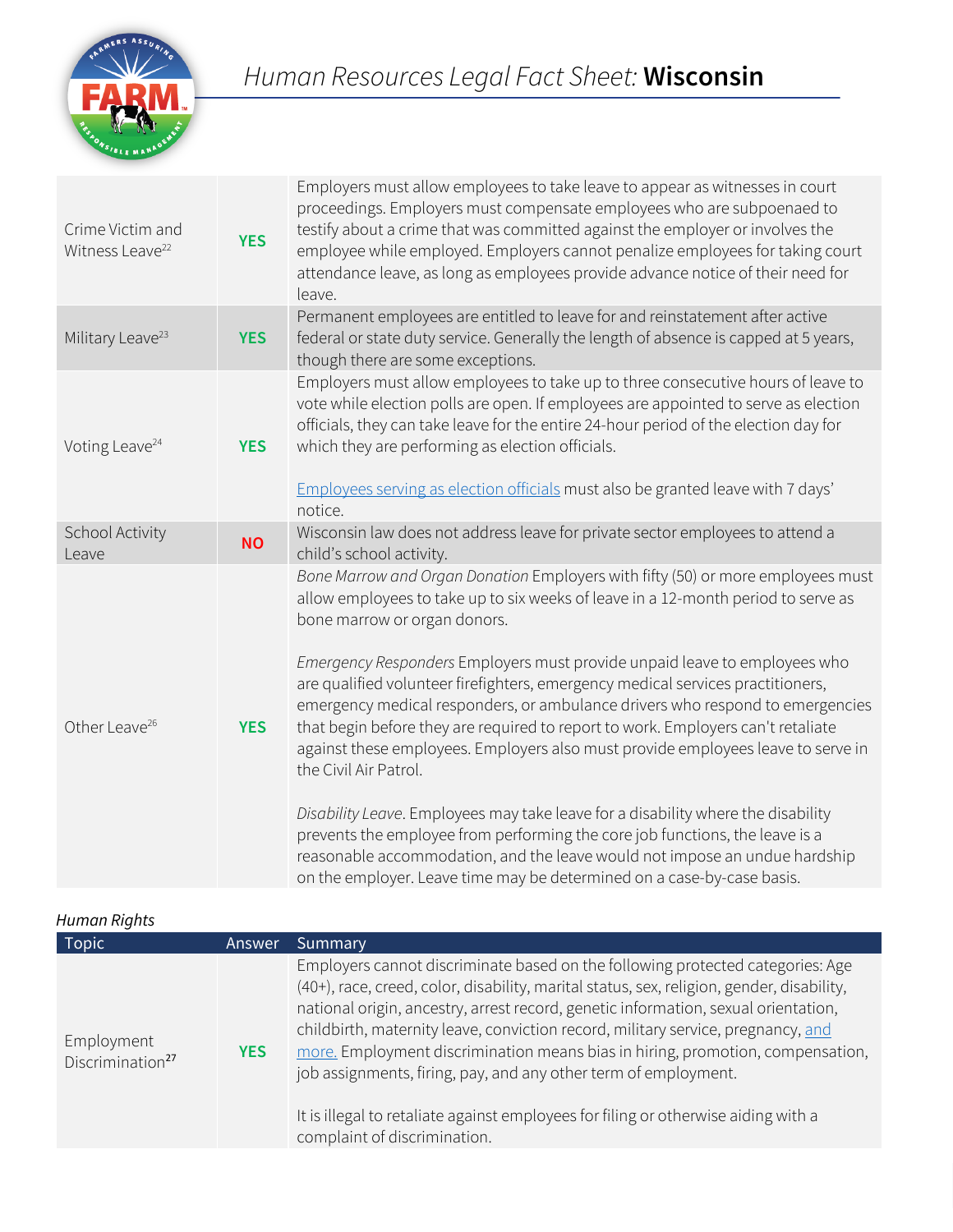

| Human trafficking is a felony in Wisconsin, including the recruiting, harboring,<br>transporting, transferring, providing, buying, purchasing, receiving, or obtaining by<br>any means a person for forced labor or services. More details<br>Forced Labor <sup>29</sup><br><b>YES</b><br>Employers should ensure they are carefully following all visa requirements or work<br>agreements to avoid any inadvertent violations. | Harassment / Sexual<br>Harassment <sup>28</sup> | <b>YES</b> | conduct. It becomes illegal when (1) employees have no choice but to tolerate the<br>harassment if they want to keep their job; (2) it is so severe that a regular person<br>would see it as intimidating, hostile, or abusive.<br>Wisconsin state law protects workers from harassment in the workplace based on<br>the characteristics described above under Employment Discrimination (i.e. age,<br>race, color, etc.). This applies to all businesses, regardless of size.<br>Harassment is a pattern of behavior (i.e. more than a few isolated events) that can<br>include verbal abuse, vulgar/ derogatory language, showing or posting offensive<br>cartoons, and telling of jokes offensive to the protected class members (like jokes<br>about race, age, or gender).<br>Sexual harassment includes unwelcome sexual advances, requests for sexual favors<br>and verbal or physical conduct of a sexual nature when:<br>Engaging in such conduct is made an implicit or explicit term or condition<br>of employment. Example: A newly hired milker is told that sexual jokes,<br>touching and nude posters are just part of farm life and she should try to<br>ignore it.<br>Acceptance or rejection of such conduct is used as the basis for an<br>employment decision affecting an employee. Example: A manager tells a<br>worker applying for a promotion that the job would be his if he just "treated<br>her right."<br>The conduct interferes with an employee's work or creates an intimidating,<br>$\bullet$<br>hostile or offensive work environment. Example: One worker experiences<br>repeated advances from another asking her for dates or "just to go out for<br>drinks after work." The worker says she isn't interested, but the co-worker<br>won't take 'no' for an answer.<br>It is illegal to retaliate against employees for filing or otherwise aiding with a<br>complaint. |
|---------------------------------------------------------------------------------------------------------------------------------------------------------------------------------------------------------------------------------------------------------------------------------------------------------------------------------------------------------------------------------------------------------------------------------|-------------------------------------------------|------------|-------------------------------------------------------------------------------------------------------------------------------------------------------------------------------------------------------------------------------------------------------------------------------------------------------------------------------------------------------------------------------------------------------------------------------------------------------------------------------------------------------------------------------------------------------------------------------------------------------------------------------------------------------------------------------------------------------------------------------------------------------------------------------------------------------------------------------------------------------------------------------------------------------------------------------------------------------------------------------------------------------------------------------------------------------------------------------------------------------------------------------------------------------------------------------------------------------------------------------------------------------------------------------------------------------------------------------------------------------------------------------------------------------------------------------------------------------------------------------------------------------------------------------------------------------------------------------------------------------------------------------------------------------------------------------------------------------------------------------------------------------------------------------------------------------------------------------------------------------------------------------------------------------------|
|                                                                                                                                                                                                                                                                                                                                                                                                                                 |                                                 |            |                                                                                                                                                                                                                                                                                                                                                                                                                                                                                                                                                                                                                                                                                                                                                                                                                                                                                                                                                                                                                                                                                                                                                                                                                                                                                                                                                                                                                                                                                                                                                                                                                                                                                                                                                                                                                                                                                                             |

# *Child Labor*

| <b>Topic</b>              | Answer     | <b>Summary</b>                                                                                                                                                                                              |
|---------------------------|------------|-------------------------------------------------------------------------------------------------------------------------------------------------------------------------------------------------------------|
| Child Labor <sup>30</sup> | <b>YES</b> | No work permits required for minors twelve (12) years old or over working in<br>agriculture or for children of any age working for their parent's or guardian's<br>business. See also here.<br>Minimum age: |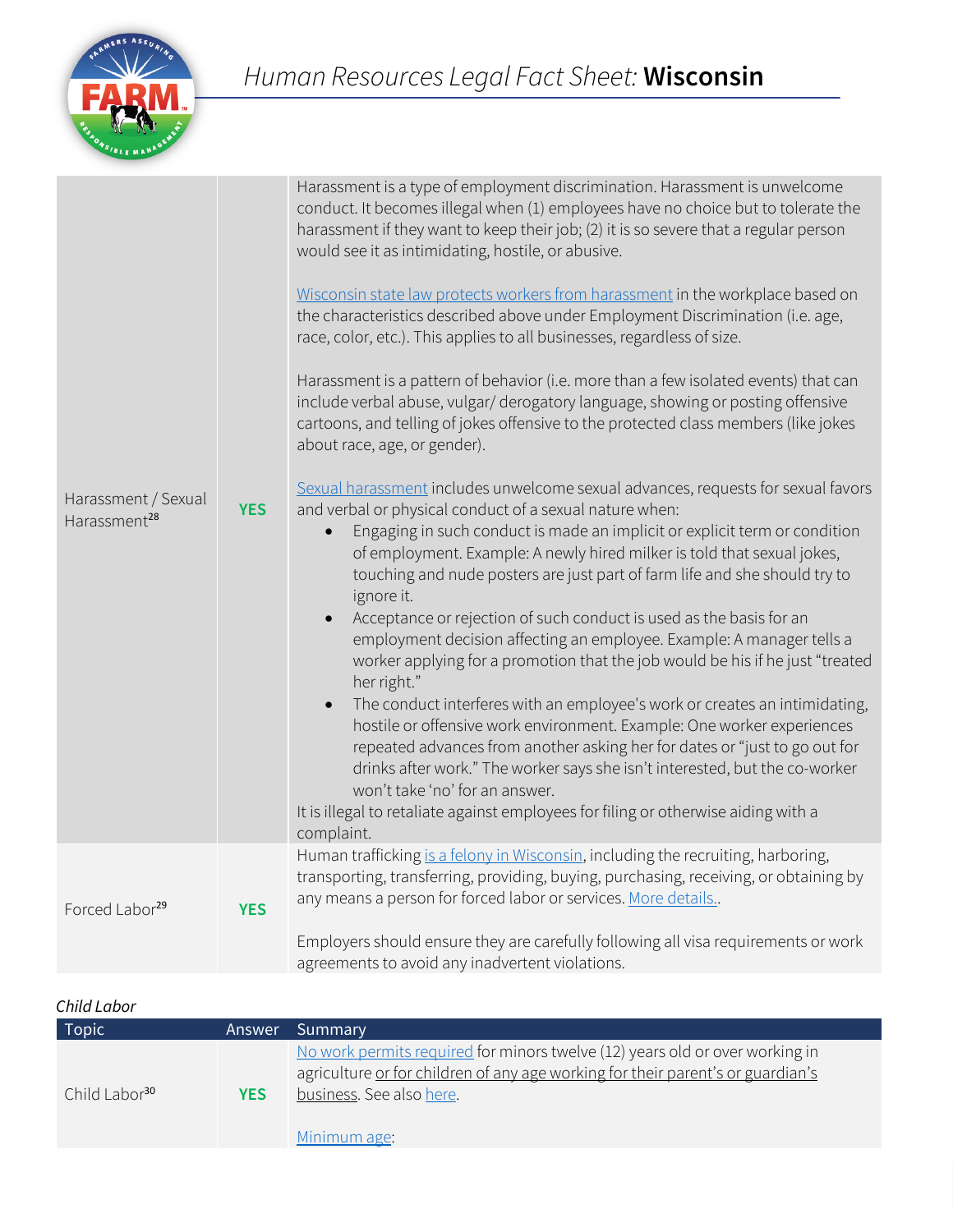- During school hours: 18
- Outside school hours: 12

### Max Hours:

- 12 and 13 year olds
	- o More than 4 hours per school day, except on the last school day of the week. They may not be employed more than 8 hours per day on the last school day of the week and on non-school days.
	- o More than 18 hours each calendar week when school is in session for five days a week
	- o More than 24 hours each calendar week when school is in session for less than five days a week
	- o More than eight hours a day or 40 hours per calendar week when school is not in session
	- o Can work from 5am 8pm on days before school days and 9:30pm on days not before schools days
- 14 and 15 year olds
	- o When school is in session:
		- More than four hours a day on school days, except for the last school day of the week
		- More than eight hours a day on the last school day of the week and non-school days
		- **More than 18 hours each calendar week when school is in** session five days a week
		- More than 24 hours when school is in session for less than five days a week
		- Can work from 5am 8pm on days before schools days and 11pm on days not before school days
	- o When school is not in session
		- **More than eight hours a day or 40 hours a week**
		- Can work from 5am 11pm
	- 16 and 17 year olds
		- o When school is in session:
			- Can work from 5am 11pm on days before school days and 12:30am on days not before school days
			- less than eight hours after a shift, if working after 11pm
			- **n** more than six days each week
			- more than five hours a day, except on the last school day of the week
			- **n** more than eight hours a day on the last school day of the week when school is not in session
			- **n** more than 26 hours each week when school is in session five days a week
			- more than 32 hours each week when school is in session less than five days a week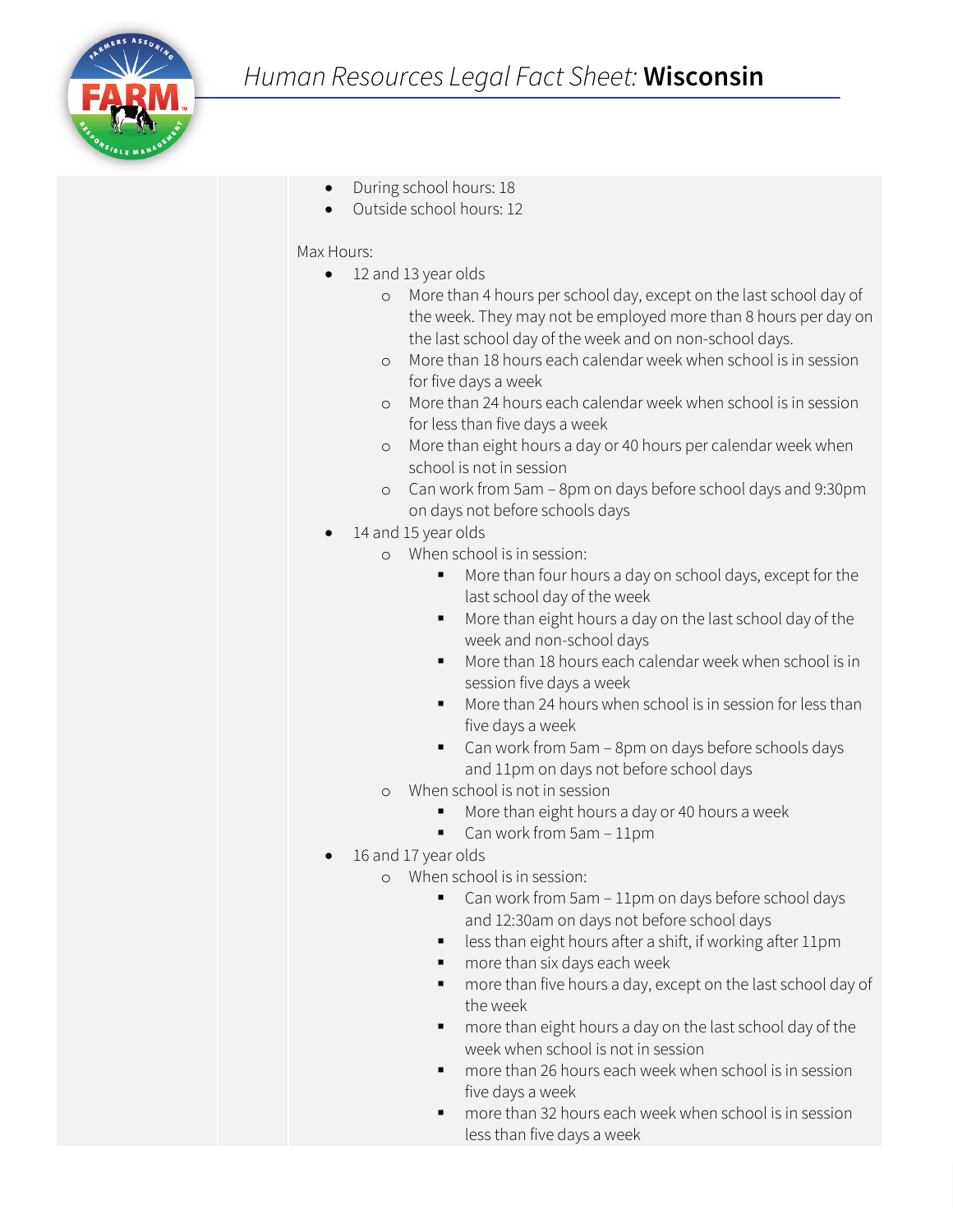

| When school is not in session:<br>$\circ$<br>Less than eight hours after a shift if working between<br>12:30am and 5pm<br>More than 50 hours each week, if the employer pays the<br>٠<br>greater of either 1.5 times their regular pay rate for all hours<br>worked over ten hours a day or over 40 hours in a regular<br>168 hour period or overtime as provided to non-minor<br>employees<br>Minors aged 14-17 can work outside of school hours for more than the above<br>maximum hour limits during peak periods, which is decided a case-by-case basis.<br>No minor under 18 can be required to work during school hours (except if they have<br>already graduated or passed an equivalency exam). |
|---------------------------------------------------------------------------------------------------------------------------------------------------------------------------------------------------------------------------------------------------------------------------------------------------------------------------------------------------------------------------------------------------------------------------------------------------------------------------------------------------------------------------------------------------------------------------------------------------------------------------------------------------------------------------------------------------------|
| Minimum Wage for minors is \$7.25 per hour. Employers may pay an "Opportunity<br>Wage" of \$5.90 per hour for the first 90 days of employment. On the 91st day, the<br>wage must increase to \$7.25 per hour.                                                                                                                                                                                                                                                                                                                                                                                                                                                                                           |
| Need to give minors a meal period of at least 30 minutes for each consecutive 6<br>hours worked. The meal period should be reasonably close to a usual meal period<br>time and does not need to be paid.                                                                                                                                                                                                                                                                                                                                                                                                                                                                                                |
| There are also rules on prohibited or restricted occupations.                                                                                                                                                                                                                                                                                                                                                                                                                                                                                                                                                                                                                                           |

There are also rules on prohibited or restricted occupations. [More details on employing minors.](https://dwd.wisconsin.gov/er/laborstandards/workpermit/lawguide.htm)

| <b>Topic</b>                          | Answer     | Summary                                                                                                                                                                                                                                                                                                                                                                                                                                                                                                                                                        |
|---------------------------------------|------------|----------------------------------------------------------------------------------------------------------------------------------------------------------------------------------------------------------------------------------------------------------------------------------------------------------------------------------------------------------------------------------------------------------------------------------------------------------------------------------------------------------------------------------------------------------------|
| <b>OSHA</b>                           | <b>YES</b> | Wisconsin is under federal OSHA jurisdiction. See the federal portion of the<br>factsheet for more information.                                                                                                                                                                                                                                                                                                                                                                                                                                                |
| Workers<br>Compensation <sup>31</sup> | <b>YES</b> | You need workers compensation insurance if you have 6 or more employees<br>working on the same day for 20 days or more during the calendar year (days do not<br>need to be consecutive). More details.<br>If there's an injury:                                                                                                                                                                                                                                                                                                                                |
|                                       |            | Report work-related fatalities to the Worker's Compensation Division and<br>$\bullet$<br>the insurance carrier within 24 hours of the incident. Note that OSHA<br>requires fatalities to be reported to OSHA within 8 hours.<br>Insured employers also report any claim of an injury to the insurance carrier<br>$\bullet$<br>within 7 days of injury<br>Insurance carriers (which includes farms if they are self-insured) must<br>$\bullet$<br>report injuries which result in more than 3 days lost time from work to the<br>Worker's Compensation Division |
|                                       |            | See Federal OSHA requirements for accident reporting to OSHA.                                                                                                                                                                                                                                                                                                                                                                                                                                                                                                  |

#### *Health and Safety*